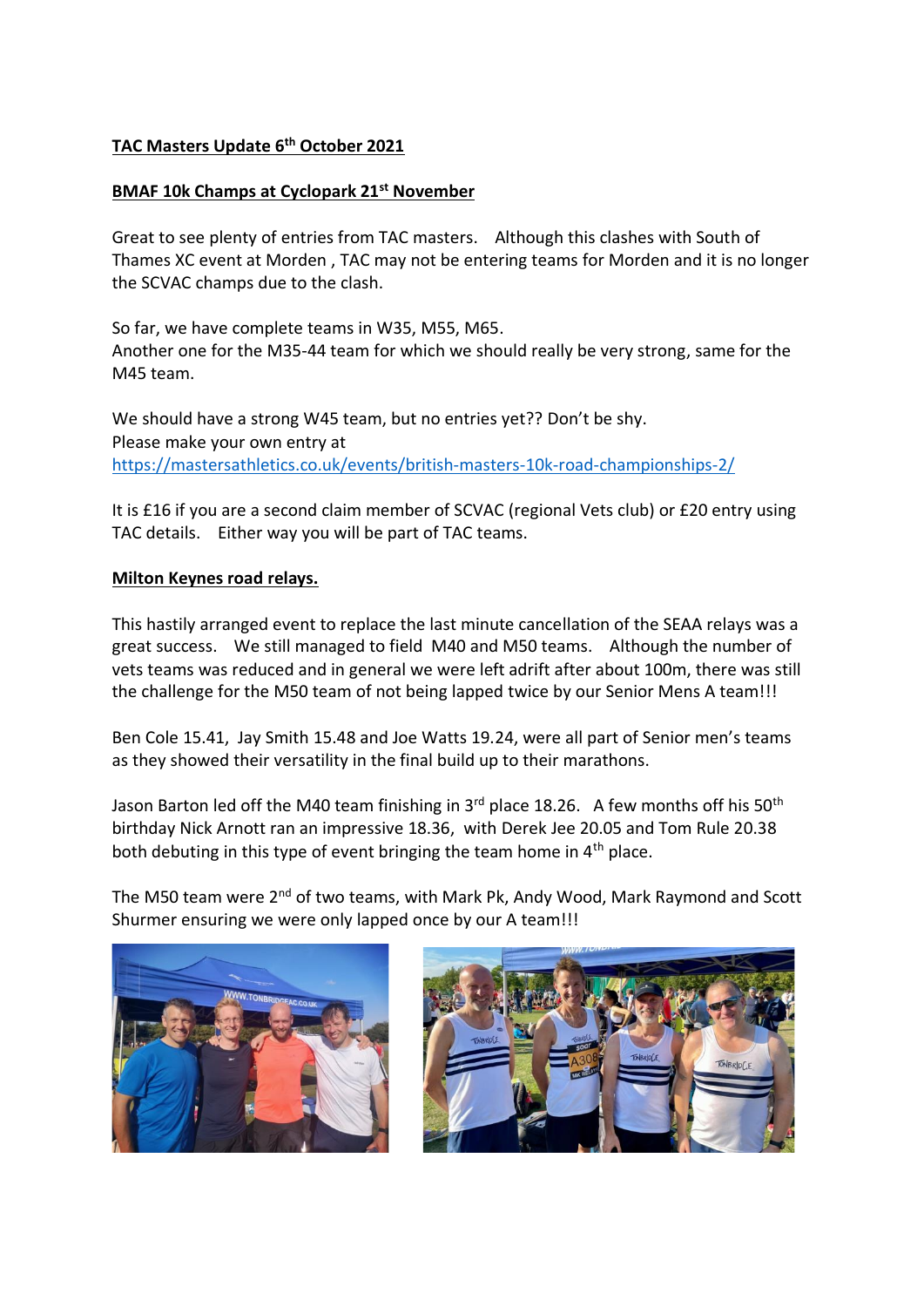Grazia Manzotti was the only female vet racing as she was part of the Senior women's B team.

Results. https://www.mkac.org.uk/2021/09/september-26-soar-mk-relays-results/

## **Virgin London Marathon.**

Jay Smith led the TAC contingent home in an impressive 2.30.51. He was on schedule for something below 2.30 , but like most athletes found the headwind along the Embankment just slowed the final few miles.

I can't be sure of everyones targets, however looking at the PB's etc it looks like everyone achieved targets.

Ben Cole 2.40.10, Adam Tibbals 2.51.37 (PB), Ben Hepden 2.53.51 (PB), Tom Woolley 2.56.30, Penny Pilbeam 2.32.02, Elise Rendall 3.56.54 , Pearl Pearce 4.04.23 (PB) and Clare Moses 4.22.56 all had impressive runs as the mass event returned.

Julian Rendall achieved his ambition of a Guinness world Record by running the fastest marathon in Pyjamas!! 2.51.45.

### **Walk**

It sounds like Grazia and di Bradley were in an Aquawalk last Saturday in torrential conditions at the cyclopark in Gravesend. The Cecil Gittins memorial walk has optional distances, Grazia and Di chose the 4 laps 10km race. With some sharp ups and downs it is not ideal for racewalking technique, with strong wind and torrential rain it was quite a test and a return to race walking for Di.

Grazia was first Lady 58.23 only 2 seconds off her PB, with Di 3rd Lady, 1st W60 in 63.14.



https://thepowerof10.info/results/results.aspx?meetingid=427784&event=10KW&venue=G ravesend&date=2-Oct-21

### **Parkrun Tonbridge**

The senior training group targeted Tonbridge Parkrun last week and it was good to see some PB's being set. After a number of runs within a few seconds of 19.59, Derek Jee got under 20 mins for the first time.